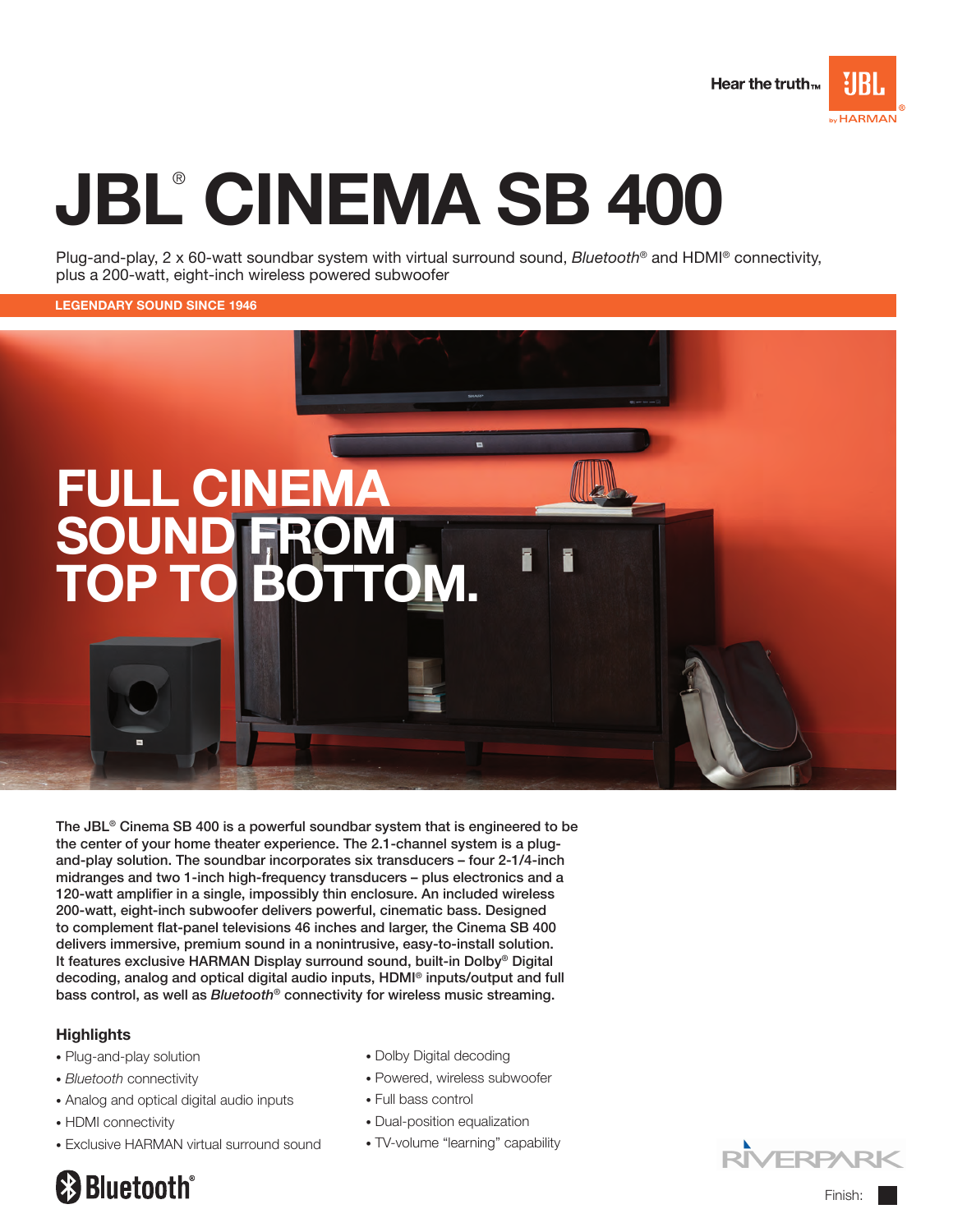## key features JBL® Cinema SB 400



Movies, TV shows and music, anchored with powerful JBL bass. It's showtime.



The Cinema SB 400 incorporates left and right midrange and high-frequency transducers, plus amplifiers and controls, into a single soundbar. It easily connects to any TV with the included cables. Easy to install, the soundbar requires virtually no setup. Just connect and play.

Bluetooth connectivity

**& Bluetooth** 

The Cinema SB 400 wirelessly streams music from smartphones and tablets, delivering room-filling, full-range sound reproduction with exceptional bass. The On Screen Display indicates Bluetooth connectivity status, along with current source, volume and sound mode.



The Cinema SB 200 comes with a credit-cardsized remote, but you might not need to use it much. That's because the SB 200 can "learn" the volume control IR code of your existing TV remote control, so you can control the soundbar and TV volume with the same remote.



With three HDMI inputs, the Cinema SB 400 provides convenient connection for multiple HDMI source components. It also includes one HDMI output with Audio Return Channel (ARC), which sends the TV sound back to the soundbar. This simplifies switching and makes the system easier to use.

### surround sound



Drawing from HARMAN expertise in movie theater audio, the Cinema SB 400 lets you add cinema sound without adding multiple speakers. Employing proprietary HARMAN display surround, it creates a virtual surroundsound experience for multiple listeners – not just one – from a single soundbar.

## Dolby Digital decoding **DOLBY**

The Cinema SB 400 decodes film soundtracks in their native format, which eliminates conversion stages that reduce sound quality. This helps the soundbar provide a superb surroundsound experience for multiple listeners.



Nothing draws you into the action like huge bass. The subwoofer's eight-inch lowfrequency transducer and built-in 200-watt amplifier deliver all of your entertainment's impact, emotion and excitement. And because it's wireless, there are no unsightly wires between soundbar and subwoofer.

The Cinema SB 400 increases your control over the audio experience. It features a dedicated control that lets you adjust volume, frequency and subwoofer output phase, so you can optimize the sound for each movie or TV show.



The Cinema SB 400 can either be placed on a shelf or tabletop, or wall-mounted with included hardware. A dual-position equalization feature optimizes the soundbar's performance for either placement, so you can position it where you choose without compromising sound quality.